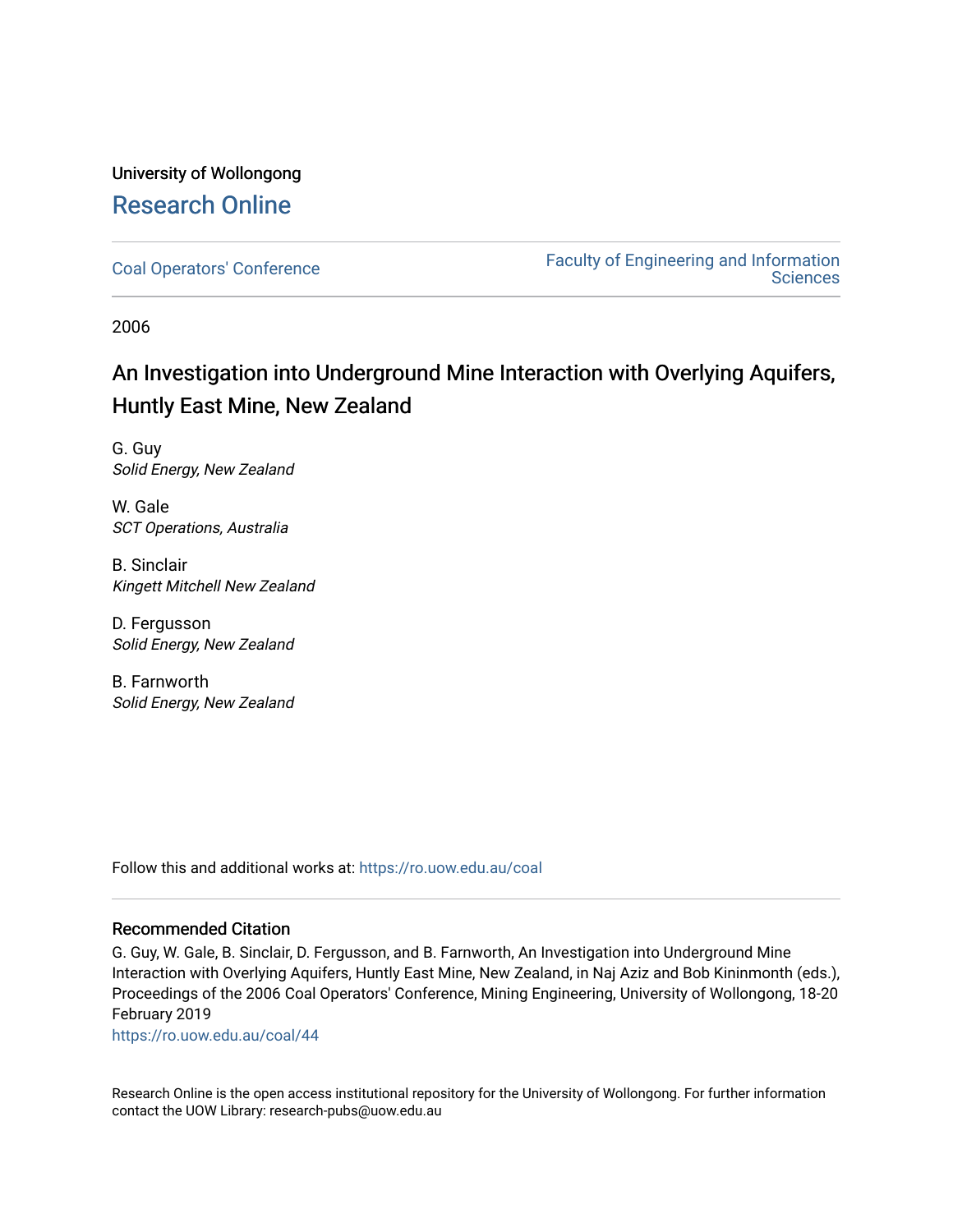# **AN INVESTIGATION INTO UNDERGROUND MINE INTERACTION WITH OVERLYING AQUIFERS, HUNTLY EAST MINE, NEW ZEALAND**

# **Glen Guy<sup>1</sup> , Winton Gale<sup>2</sup> , Brett Sinclair<sup>3</sup> , Dean Fergusson<sup>1</sup> and Bill Farnworth<sup>1</sup>**

*ABSTRACT:* In recent years, Huntly East Mine has operated at a depth range of approximately 100 m to 220 m below a Quaternary aged clay, sand and silt aquifer that is connected to a nearby large river system (Waikato River). A key issue for mine planning and environmental management has been the development of mine design criteria to allow efficient mining of the reserves and to maintain the integrity of the aquifer. A case study and back analysis at Huntly East Mine is presented, which investigates the overburden conductivity and the impacts caused by mining-induced caving. The case study includes:

- i. computer modelling of the mine geometry, caving and overburden fracture networks created;
- ii. field investigation to develop an engineering geological model of the overburden within the goaf to validate the goaf geometry as defined by the computer generated model;
- iii. *in situ* field measurement of overburden conductivity in the pre- and post-mining condition;
- iv. interference testing across the goaf to determine the level of interconnectivity; and
- v. measured water pressure profiles above the mine.

# **INTRODUCTION**

Pillar extraction mining within the Renown and Kupakupa Seams of the Waikato Coal Measures is undertaken at Huntly East Mine, New Zealand. The seam is typically 20 m thick, and extraction is undertaken by double lift and pillar pocketing methods. The location and typical panel layout is presented in Figure 1. An indicative stratigraphic cross section from East Mine is presented in Figure 2.

The mining methods and layout adopted have been developed on the basis of maximising extraction while restricting subsidence and, importantly, maintaining the integrity of the Tauranga Group aquifer which is composed of unconsolidated Quaternary aged sediments.

The Waikato River flows over the mining area and is hydraulically connected to the Tauranga Group aquifer. The depth of mining is variable however recent mining has been within a depth range of approximately 140-230 m. The thickness of the overlying Tauranga Group sediments ranges from approximately 20-40 m. Subsidence over the study area mine panels ranges from approximately 1-1.2 m.

A detailed investigation program was undertaken for panel N51 to study the potential groundwater impacts caused by mining and to obtain information to optimise mining operations. The program included:

- i. surface subsidence monitoring,
- ii. develop an engineering geological model above the goaf to evaluate the mining induced fracture geometry using post mining drilling above the panel,
- iii. monitoring of strata caving using a surface to seam extensometer,
- iv. monitoring of water pressure drawdown within the overburden using pre-placed and post emplaced piezometers,
- v. packer testing to measure ground conductivity above the goaf,
- vi. injection tests to assess fracture connectivity.

 $\overline{a}$ <sup>1</sup> *North Operations* - *Solid Energy New Zealand Limited*

<sup>2</sup> *SCT Operations Pty Ltd*

*<sup>3</sup> Kingett Mitchell Limited New Zealand*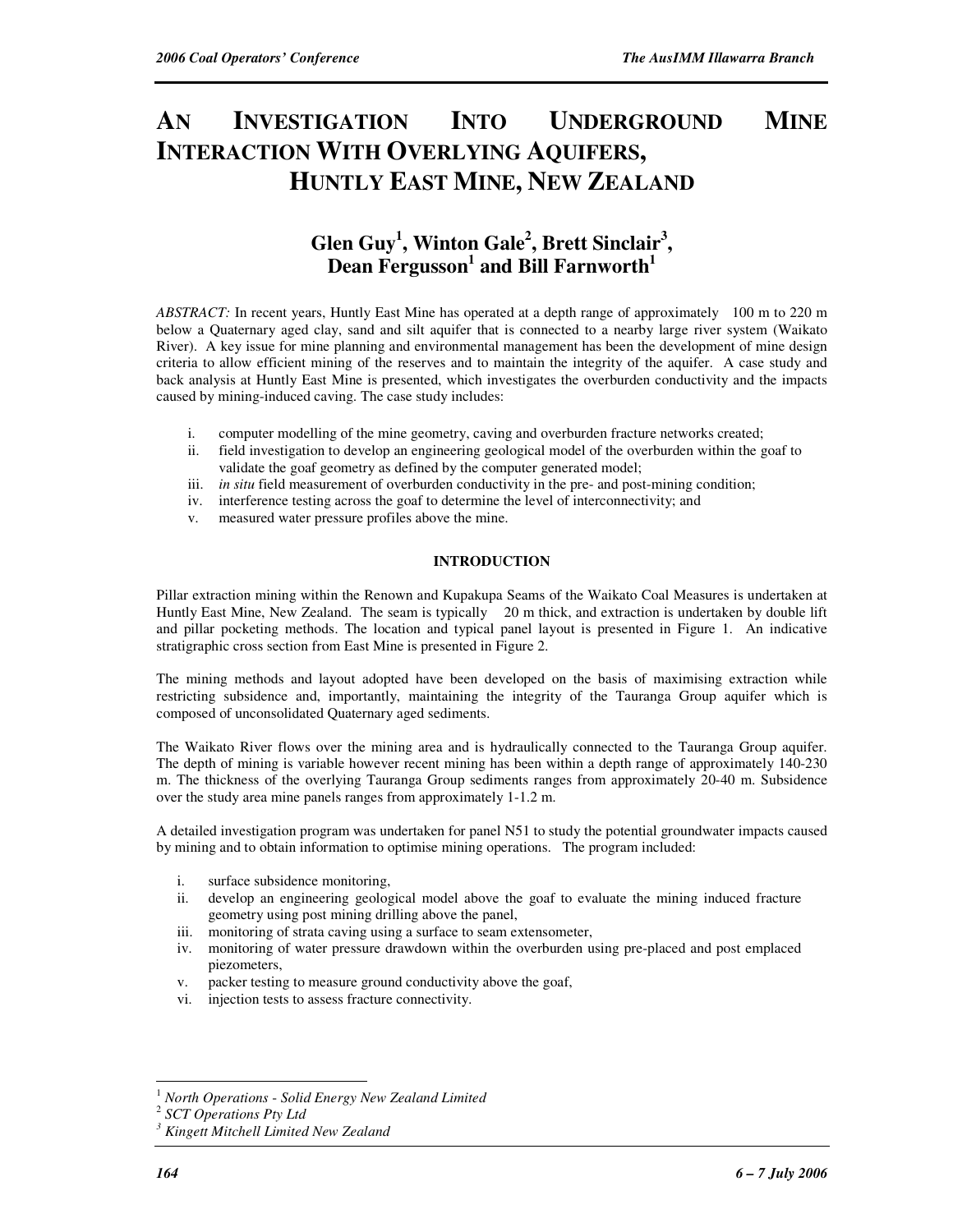

Fig 1: Location and mine layout at East Mine, New Zealand.



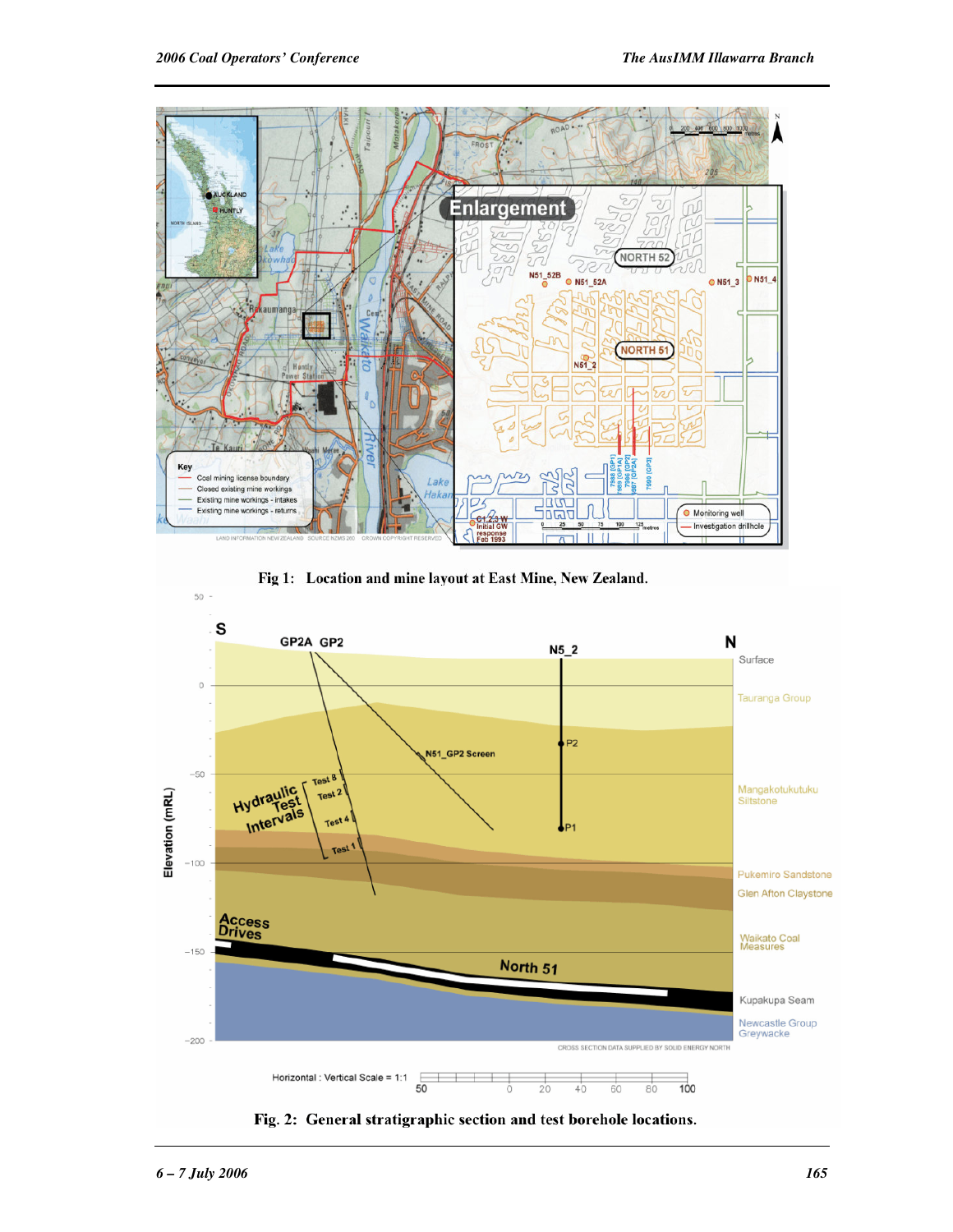Computer modelling of the caving process, fracture distributions and the hydraulic conductivity above the extraction panel was undertaken prior to the monitoring programs. The results of both the modelling and the investigation and monitoring program have been utilised to assess the mining impact on overburden conductivity. This information also forms part of an ongoing planning process to evaluate the impact of other mining techniques on groundwater flow patterns within the overburden. The results of the field study and the application of computation modelling to predict overburden and conductivity is presented.

#### **OVERBURDEN CHARACTERISTICS AND PROPERTIES**

The overburden is composed typically of very weak to moderately strong mudstones and clay rich interbedded fine sandstone and siltstone. Sandstone units exist in the sequence however their properties are variable. The overburden has been characterised on the basis of geophysical logging and laboratory testing of core. An indicative strength profile through the overburden is presented in Figure 3 on the basis of unconfined compressive strength of each unit. The Tauranga Group is approximately 20 m thick above N51.



## **IN SITU HYDRAULIC CONDUCTIVITY MEASUREMENTS**

Hydraulic conductivity results from packer tests performed prior to mining are plotted in Figure 4 relative to depth. Some of the data was classified on the basis of formation without any depth and these are presented at the top of the plot. The packer interval varied for this data set and as such the results should be seen as indicating the sensitivity sampling a range of possible conductivity within the overburden. The silty sandstone units at Huntly typically have a conductivity of  $10^{-6}$  to  $10^{-7}$  m/s. The conductivity of the finer grained rock matrix is considered to be in the range of  $10^{-10}$  m/s to  $10^{-11}$  m/s, however the rock mass fabric can result in considerable local variation. Undisturbed rock fabric data for the N51 overburden is not available and the values are based on tests performed in nearby drillholes.

Variation from the  $10^{-10}$  to  $10^{-11}$  m/s hydraulic conductivity range in the fine grained strata is typically caused by dilated bedding planes and joint planes in the overburden allowing water movement in the packer zone. Values in the  $10^{-6}$  to  $10^{-7}$  m/s range are inferred to represent structured ground. The data set suggests that the field conductivity of the overburden within the Huntly Coalfield is in the range of  $10^{-6}$  to  $10^{-10}$  m/s. Based on the assumption that there was no bypass around the packers in the tests, the variation within the data set suggests that the packer tests have been performed on a range of fractured and unfractured drillhole intervals in the test programs. This is supported by the results from short test intervals returning a greater range of results than tests performed on longer drillhole sections. It is possible that some fractures are "healed" in proximity to muddy units at the base of the Tauranga Group, however for the purpose of this study the data is taken as indicative of the range of background conductivity.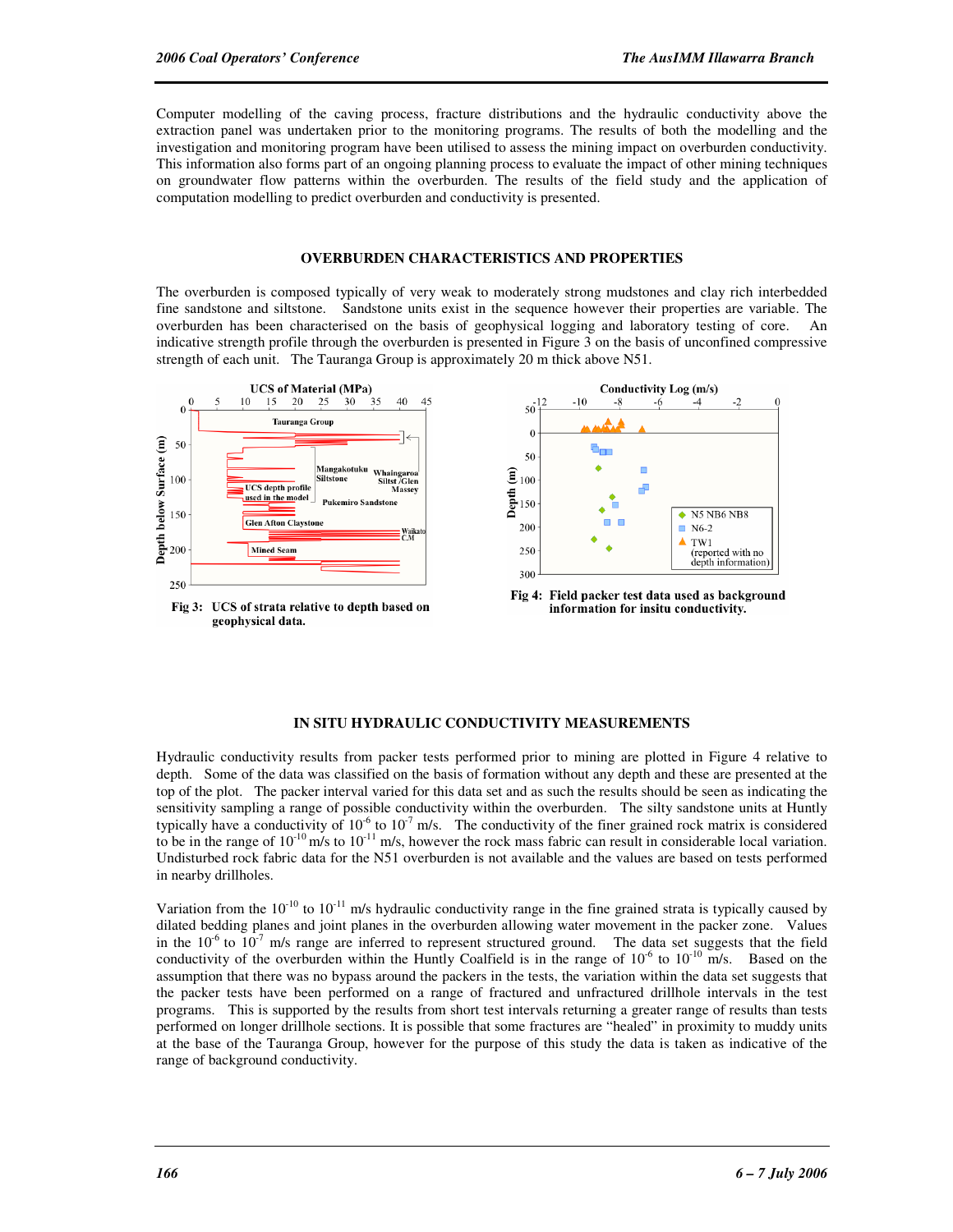## **PRE-INVESTIGATION COMPUTER MODEL**

A computer model of the overburden and mine extraction of N51 panel was developed using FLAC 2 dimensional code. Development of this model preceded the field investigation program. The model was undertaken to improve the understanding of caving related fractures and overburden behaviour above the extraction panels. The model allowed an estimation of changes to the overburden hydraulic conductivity induced by caving and subsidence movement. The resultant mining induced fracture geometry generated from the computer model is presented in Figure 5. The induced fracture geometry indicates a combination of:

- i. bedding plane shear,
- ii. shear fracture of strata,
- iii. tension fracture and potential reactivation of pre-existing joint planes.

The planned location of the drillholes for the post-mining hydrological study is presented on Figure 5. It was anticipated that the drillholes would intersect a range of sub-vertical and horizontal mining induced fracture systems.



Fig 5: Rock fracture mode about N51 Panel (cross section).

#### **ESTIMATION OF MINING INDUCED HYDRAULIC CONDUCTIVITY**

The mining induced changes in conductivity have been assessed on the basis of the fracture apertures and fracture distribution calculated from the ground displacements within the model. The approach used is to calculate the dilation of the strata subsequent to fracture formation and relate this to the aperture of the fracture within which water may flow. This has been done for:

- i. vertical and sub vertical fractures to assess the vertical conductivity, and
- ii. bedding planes to assess horizontal conductivity.

The equivalent material conductivity has been calculated from aperture flow within a fracture. The conductivity  $(k \text{ m/s})$  is estimated from the flow quantity through a 1 m<sup>2</sup> area with unit pressure gradient. This then simplifies to solve k as approximately equal to:

 $k = t^3$  x 10<sup>-6</sup> m/s Where; "t" is the hydraulic aperture (m).

It has been assumed that there is one fracture per element in the model and that the aperture is equal to the average dilation less 0.5 mm. This should be considered to be an estimate, and the data has been analysed on the basis of relative impacts.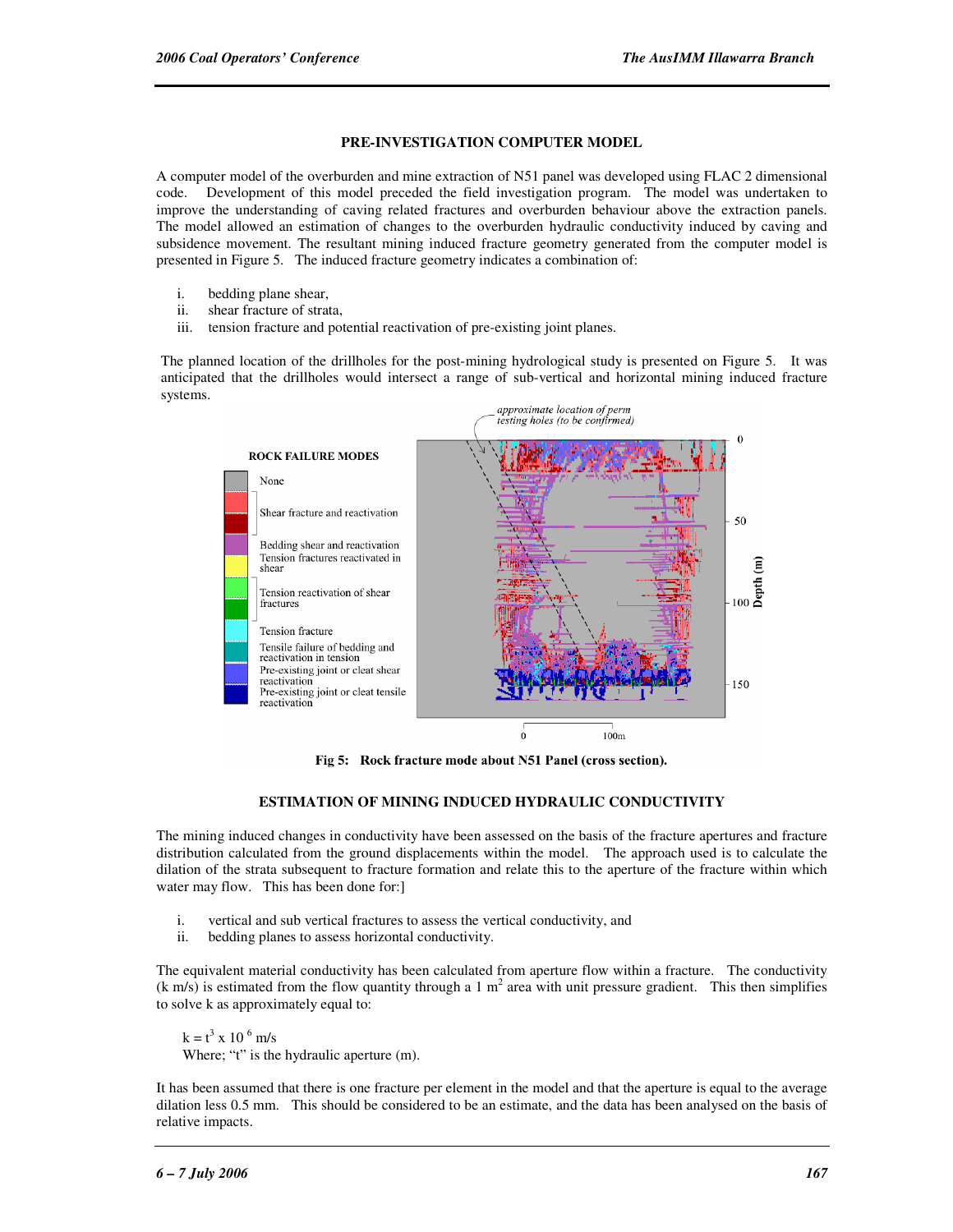The model can be interrogated to determine the average vertical conductivity for each one meter layer across the model above the extraction zone. The average conductivity for each succeeding layer is calculated and plotted to give a vertical conductivity profile. This profile does not specifically simulate groundwater flow pathways. It assumes that flow can occur along bedding planes to allow the vertical pathways to be activated with relative ease. The extensive mining induced shearing of bedding planes in the overburden would provide evidence for this situation.

The average vertical conductivity profile over the ribline area is presented in Figure 6 for the N51 modelled geometry. The data is plotted on the basis of a running 5 m vertical section of equivalent conductivity. The results indicate that groundwater flow downward toward the extraction zone would need to occur via a network of vertical and horizontal planes as opposed to any single connection plane.

There appear to be three zones formed.

- 1. The caved zone where there is direct open flow.
- 2. A highly fractured intermediate zone linking the caving zone to the overburden above (tortuous zone). This zone is characterised by extensive shear fracturing over the abutment areas.
- 3. Tortuous flow zone, which has layers of high conductivity separated by zones of low conductivity. Flow in this zone requires an interconnected network of vertical and horizontal fractures to form. Flow would be tortuous and this section forms the effective flow control zone between the intermediate zone and the surface aquifer.

### **FIELD INVESTIGATION**

Five drillholes were programmed to be drilled perpendicular to the goaf edge (Figures 1 and 2), inclined and orientated to intercept the anticipated fracture geometry as indicated from the computer model. Two of the drillholes were positioned within the central part of the underlying mined panel, inclined (55° and 75°) and fully cored and subsequently geotechnically logged to ascertain visual confirmation of the rock mass quality and extent of the fracture geometry. RQDs, fracture intensity and defect orientation were recorded and used to develop a 2 dimensional Engineering Geological model across the goaf zone. This is presented in Figure 2.

Terminal packer tests were undertaken at discrete intervals within the two central drillholes during the drilling process to assess the strata conductivity. Piezometers were subsequently installed within one of the central drillholes and three subsequent instrumentation holes drilled adjacent along the same strike. Piezometers were installed at regular intervals within the overburden to assess:

- i. pore pressure changes indicative of fracture connectivity,
- ii. the water levels in the ground, and
- iii. subsequent long term variation in water levels.

# **POST MINING WATER PRESSURE AND STRATA CONDUCTIVITY MEASUREMENTS**

The results of the N51 terminal packer tests and the regional *in situ* data set were compared and are presented in Figure 7. The consistently high hydraulic conductivity values from N51 clearly indicate the impact of mining throughout the overburden where tested. The data indicates mining induced conductivity in the range of  $10^{-7}$  to in excess of  $10^{-6}$  m/s. The results are interpreted as representing a combination of flow through open bedding planes, mining induced fractures and reworked joint planes. It was not possible to discriminate the vertical and horizontal components of the flow system.

Following the completion of drilling and installation and development of the piezometer network a series of injection tests were carried out using a straddle packer set-up within the central drillhole. Real-time hydraulic head monitors were installed into the remaining drillholes and their response recorded at different injection pressures. Results from injection tests indicated that there was no direct connectivity of the fracture system between piezometer screens positioned at different elevations within the overburden.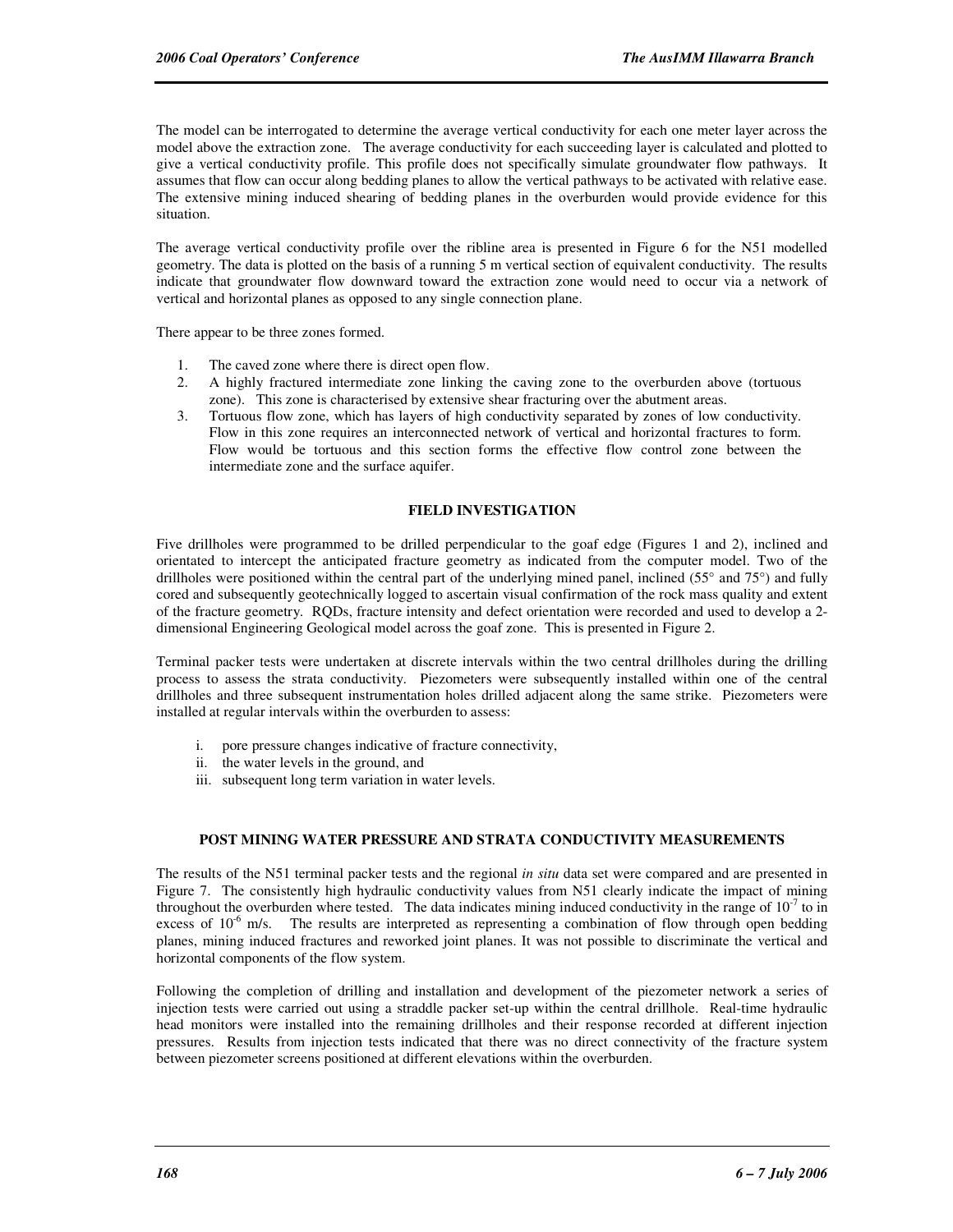

Fig 6: Vertical conductivity profile for N51 panel model.

The piezometers above the goaf provided data on the water pressure distribution from the Tauranga Group to the mine. The results are presented in Figure 8 on the basis of piezometric level (water table level) relative to depth. The results indicate that total head loss occurs in the caved zone, and partial loss extends upward toward the base of the Tauranga formation. These results indicate a significant impact of the mine on the water pressure distribution within the overburden and provide information with which to undertake computer model evaluation.

#### **WATER INFLOW ESTIMATES**

The amount of water estimated to result from vertical flow through the goaf in this panel is in the range of 50-120 m<sup>3</sup>/day.



NOTE: Free form best fit curves fitted to data points indicate piezometric elevation coincides with stratigraphic elevation at between -129m/RL and -131m/RL

# Fig 8: Piezometric level obtained during the investigation.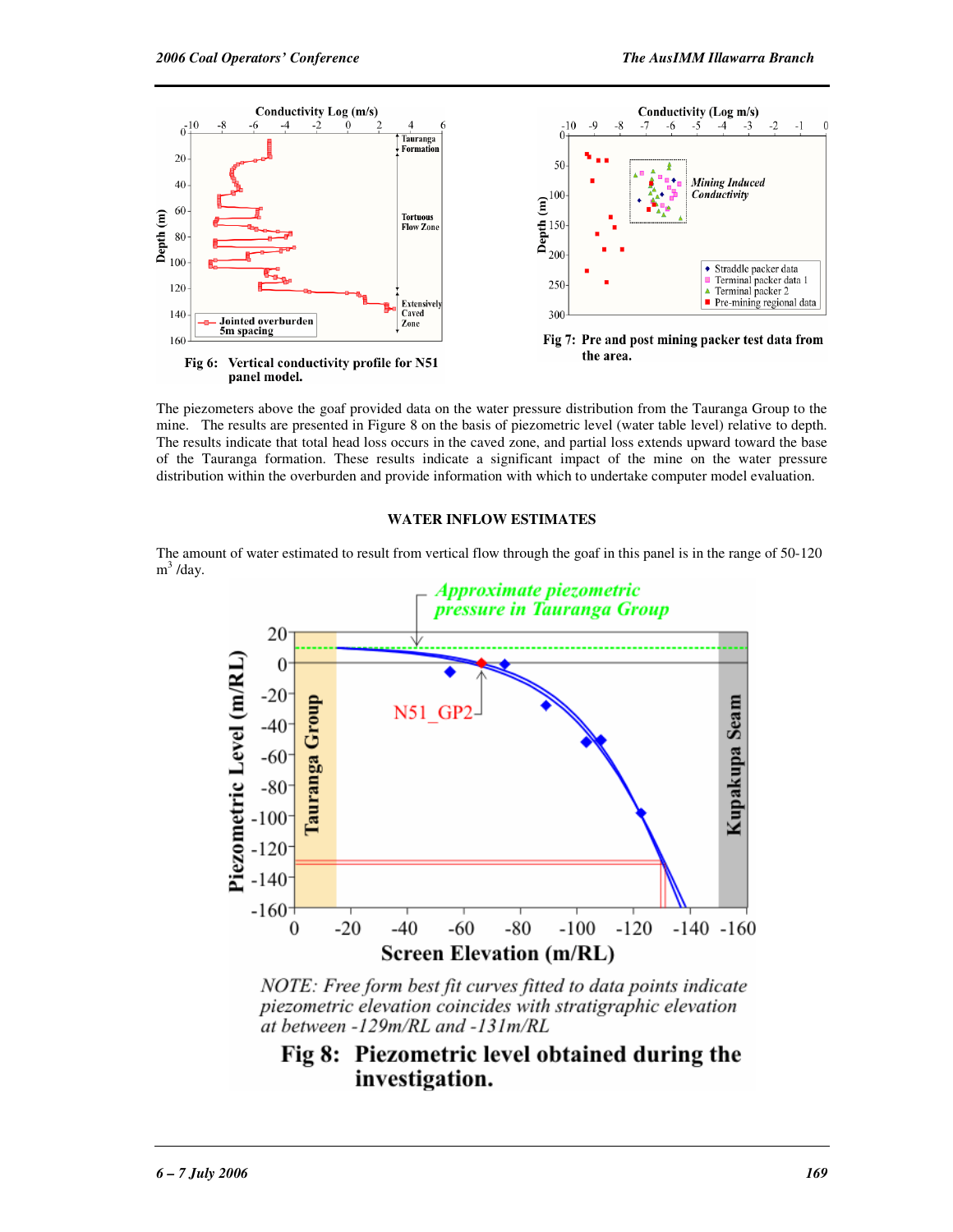### **BACK ANALYSIS OF RESULTS**

Back analysis was undertaken to assess the results of the field investigation and computer model in terms of matching the water pressure profile, field conductivity and water inflow estimates into the panel.

#### **PACKER TEST RESULTS**

The packer test data indicates conductivity in the range of  $10^{-6}$  to  $10^{-7}$  m/s. If one assumes this to be an estimate of the vertical conductivity then the inflow would be at least two orders of magnitude too high. Therefore direct use of the packer data above is not appropriate for assessing the vertical conductivity and inflow characteristics of the overburden. The interference testing result is consistent with this interpretation.

#### **COMPUTER MODEL FLOW MATCHING**

In order to obtain a better estimation of the overburden vertical conductivity, a back analysis was undertaken using computer modelling to match flow and the water pressure profile obtained from the field study. The model developed for this was a flow model which had a range of conductivity layers above the goaf zone, principally derived from the previous N51 model, and a range of *in situ* conductivity profiles, principally derived from the background testing data. The conductivity distributions above the goaf and for the in situ ground surrounding the panel were varied from the N51 base case to assess the impact that other combinations may have. The aim of this study was to undertake a reality check on the N51 model results and the conductivity estimation process. The use of a simplified flow model allowed a range of options to be evaluated. The model is presented in Figure 9. The assumptions in the model are that the Tauranga Group silt and sand had a uniform conductivity of  $5*10<sup>-5</sup>$  m/s and the horizontal flow at the boundaries was constant. The work program was conducted in two stages. The first stage was to evaluate the most likely *in situ* conductivity profile on the basis of a match to the modelled field data. The second stage was to assess a range of possible situations which need not match the modelled results.



Fig 9: Simplified model for flow and water table matching.

The options assessed were:

- 1. Most likely upperbound conductivity obtained from the N51 model.
- 2. Most likely lowerbound conductivity obtained from the N51 model.
- 3. Assumed no significant conductivity impacts in overburden overburden in the range of 10-  $7 - 10^{-8}$  m/s.
- 4. Assumed no significant conductivity impacts in overburden overburden in the range of 10-  $8-10^{-9}$  m/s.
- 5. Assumed high fracture density in goaf with overburden conductivity approximately  $10^{-6}$ m/s.
- 6. Best estimate upperbound with two aquitards in the overburden.

The inflow rate for these options is presented in Figure 10 together with an estimate of the likely inflow from initial calculations. The estimate is considered to be "ball park" and for the model result to be close to the estimate is a reasonable result. The inflow rate was calculated as the inflow rate from the model multiplied by the surface area of the panel. The surface area used was  $117000 \text{ m}^2$ .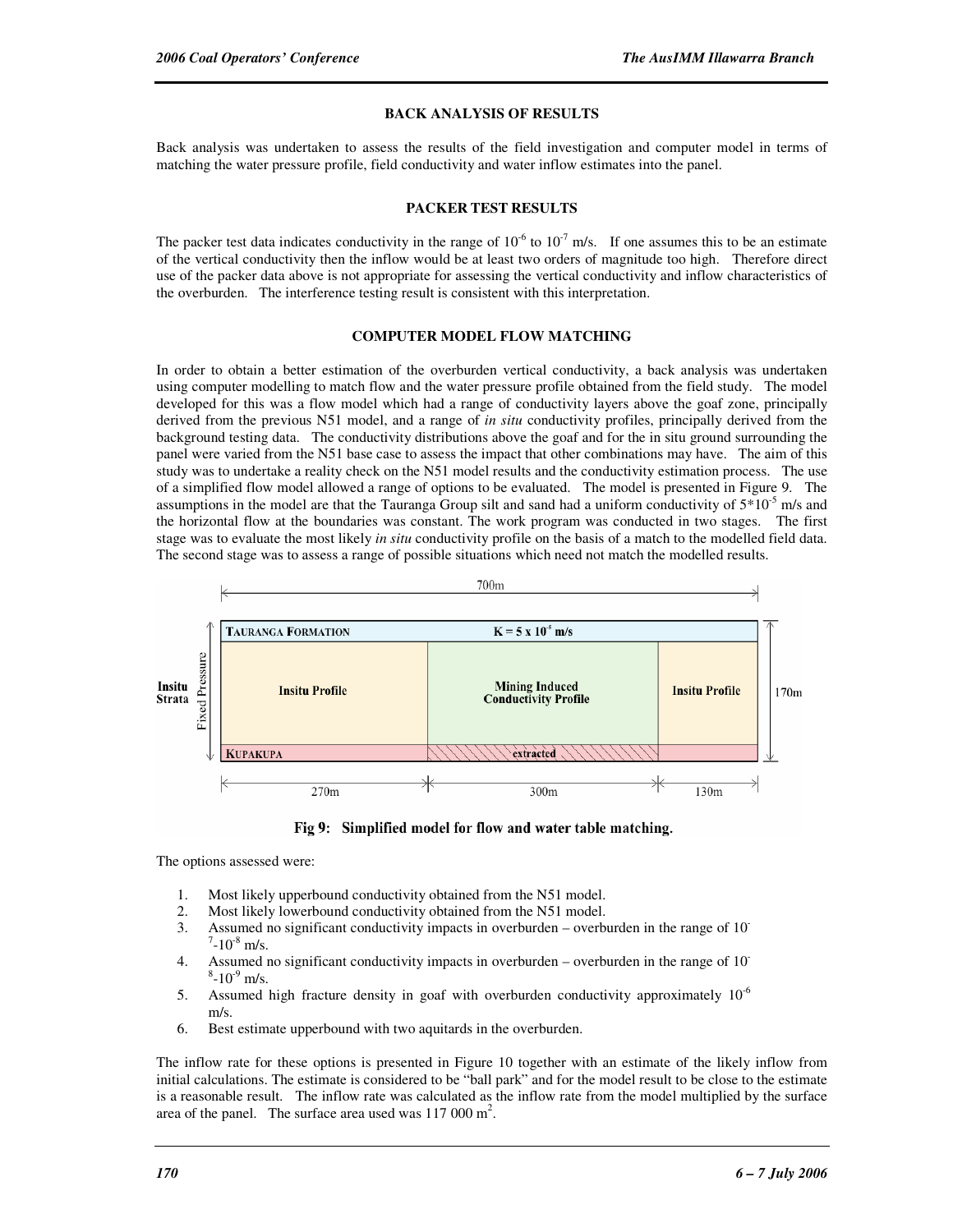

### **MODEL BEST ESTIMATE COMPARISON**

The range of conductivity profiles modelled as close to the initial N51 data (adjusted for the increased depth) is presented in Figure 11a and 11b. These profiles cover the range of *in situ* strata adjacent to the extraction panels and that above the extraction panels. The water surface level obtained through the centre of the goaf is presented in Figure 12. The measured water levels are presented for reference. The model results indicate a good match.

The data presented is based on the level of the water table (below ground) above the goaf. An *in situ* condition would be a vertical line at the origin which indicates that the water table is at the surface all the way down the section. As mining occurs out flow into the mine exceeds inflow from the Tauranga Group and reduces the water head at that location. The results indicate that drawdown is occurring virtually to the base of the Tauranga formation. This is confirmed by the measured piezometric gradient from N51 (Figure 8).



Fig 11a: Insitu conductivity range modelled as "most likely".



Fig 11b: "Most likely" goaf conductivity range.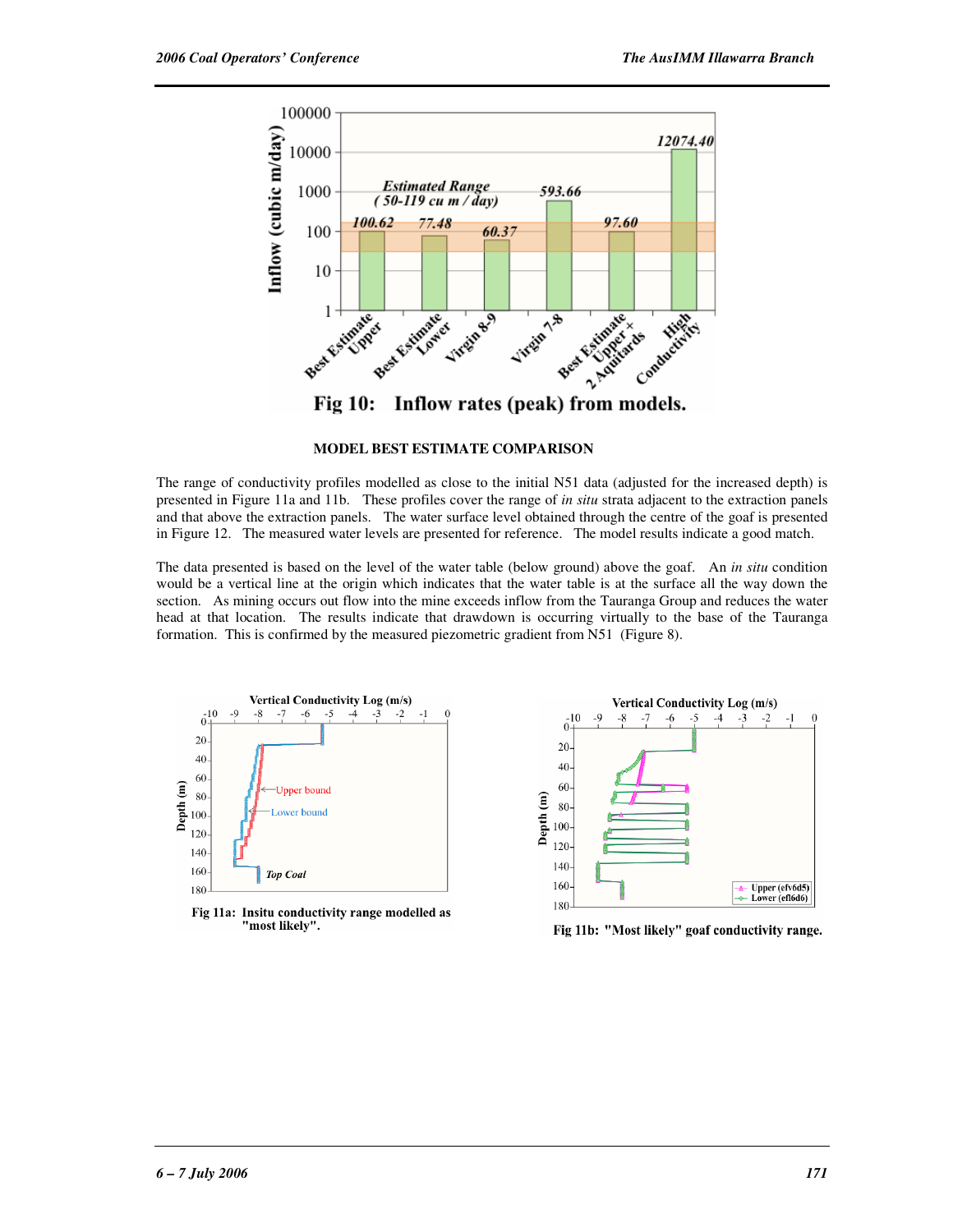

Fig 12: Water level match for "most likely" range.

It appears that the shape of the drawdown curve is similar for the modelled results and the inflow rate is within an acceptable range for this case. Minor variation in the conductivity in the initial 60 m of the model or variation in the Tauranga silts could provide a more refined match, however the key issue is whether the modelled result provides a reasonable match in the first instance. This appears to be the case, and indicates that the conductivity distribution developed in the N51 model provides a good correlation to the actual measurements.

# **REVIEW OF OTHER CONDUCTIVITY POSSIBILITIES**

During the course of this study a number of other conductivity options were assessed. The options were based on combination of measured information and various scenarios which were of interest to assess. The options assessed were:

- i. Virgin ground surrounding the panel and a high conductivity within the overburden above the goaf. This was based on packer measurement over the N51 goaf which indicated conductivities of  $10^{-5}$  to  $10^{-7}$  m/s. This value is within the range anticipated for certain sections, but not for the total section. It is likely that the packer data reflects the total horizontal and vertical conductivity and as such cannot distinguish the vertical conductivity component required for this analysis. The results of this option are presented in Figure 13 for the water table section and in Figure 10 for the inflow values. It is clear that this does not provide a good match in terms of water head profile shape, nor inflow potential.
- ii. Virgin ground throughout the model except in the caved zone. This model is based on the assumption that there is no significant vertical connectivity in the strata above the caved zone. There were two options modelled, where the strata conductivity varied from  $10^{-8}$  to  $10^{-7}$  m/s and one where the conductivity varied from  $10^{-9}$  to  $10^{-8}$  m/s. The results are presented in Figure 13 and the inflow information is presented in Figure 10. It is clear that the shape of the curves is not correct, although the inflow has be good fit for the lower conductivity profile.

There are many other combinations of conductivity that could be assessed and it is anticipated that various combinations would be able to match the data. Various combinations of vertical and horizontal conductivity within the virgin strata may vary the results. However, this study demonstrates that the results from the earlier N51 caving model provide a credible match in the first instance. The assumption of no significant vertical conductivity other than virgin conditions was not seen as credible. Similarly, the assumption of major connection  $(10^{-5}$  to  $10^{-6}$  m/s) was not credible either.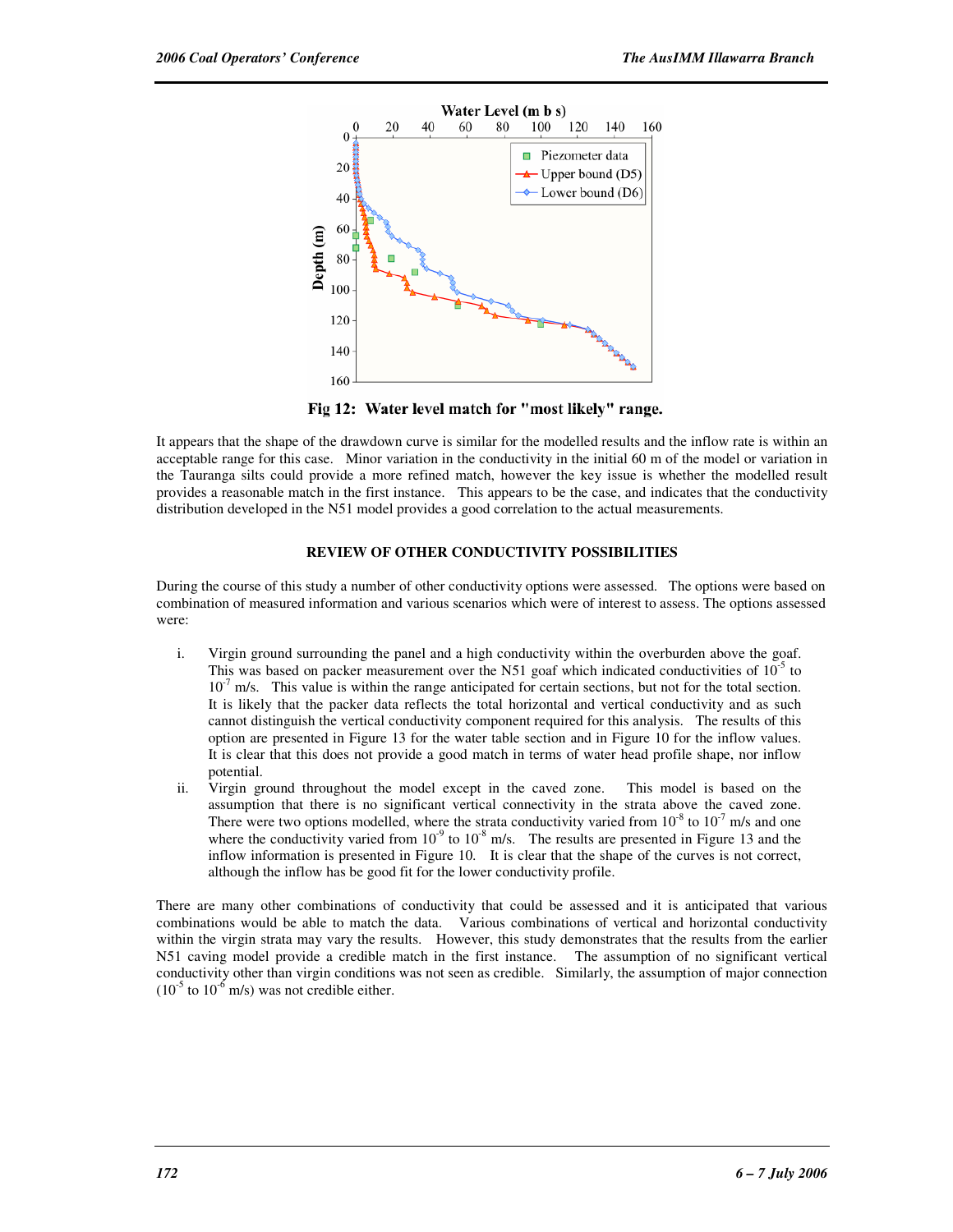

The modelled profile is however a combination of these values where there are sections which display high conductivity and sections of low conductivity. The mix of such layering appears to provide the best estimate for the range of options assessed. The results indicate that the mix of vertical conductivity within the tortuous zone will significantly influence the profile and the inflow potential.

### **EFFECT OF AQUITARDS IN THE OVERBURDEN**

For the purpose of this study an aquitard is considered to be a unit which has a significantly lower conductivity than the surrounding materials which can influence the flow system. An aquiclude is an aquitard with conductivity similar to clay or clay rich rock material (i.e. less than  $10^{-10}$  m/s).

On the basis of the background test data, it is possible that clay rich materials exist at least locally under the Tauranga Group. The effect of two aquitards each of 2 m thickness with a conductivity of  $5*10^{-10}$  m/s located at (50 m and 7 0m) was assessed to determine the water table characteristics which would result from such units should they exist. The results are presented in terms of water table level in Figure 14. It is clear that where there are significant aquitards, the water table drops dramatically immediately below the unit. Recharge within the goaf zone has to be via horizontal flow, rather than vertical flow from the Tauranga formation. The upper aquitard has the ability to hold the full water head in both instances, and the water pressure below is dependent on lateral inflow and the minor flow through the aquitard.

In general, the profile characteristic of the models with aquitards does not fit the data from N51. This indicates that the overburden rocks, whether clay rich or not, have a significant fracture fabric which allows flow at rates greater than intact clay units. This does not preclude the existence of clay layers within the Tauranga formation which may exist locally and isolate flow from the Tauranga formation.

# **CONCLUSIONS**

The investigation program has provided characterisation of the impact of mining on the overburden. Field data, together with computer modelling, has been used to provide an understanding of the fracture geometry and hydraulic properties above the goaf.

The estimate of vertical conductivity above the goaf of N51 provided by the computer model displays a good correlation with the measured head profile, and provides realistic inflow values.

There are many other combinations of conductivity that could be assessed and it is anticipated that various combinations would be able to match the data. However, the results of this study demonstrate that the computer model developed provided a credible match in the first instance.